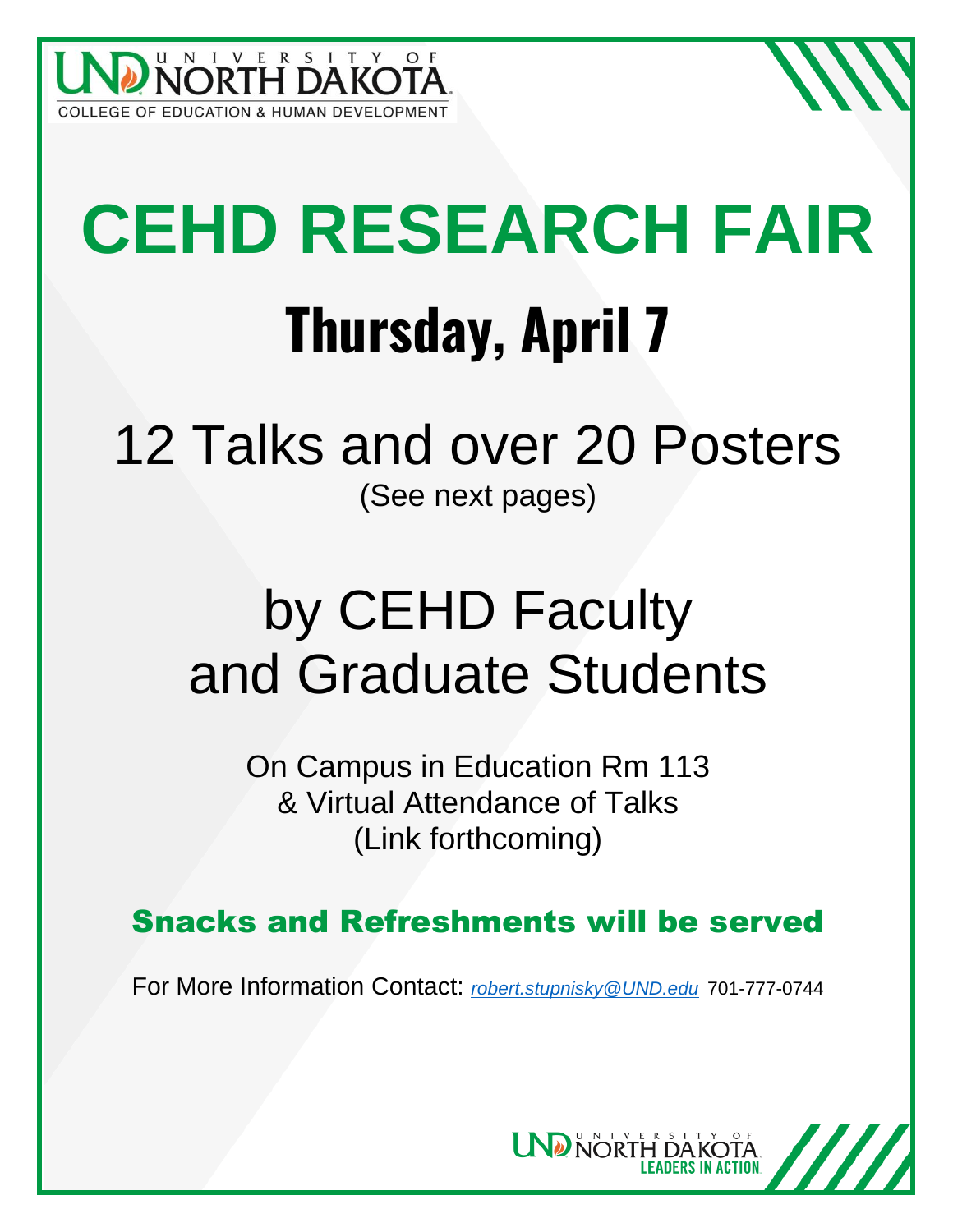# Research Talks

#### Room 113 Education with Zoom link for Virtual Attendance

11:00 a.m. – 12:00 p.m. **Session 1- Chris Clark, Chair** 

- ➢ **Radomir R. Mitic, "**Beyond the Bachelor's: Study Abroad's Role in Predicting Graduate School Attendance"
- ➢ **Jocelyn A. Gutierrez, "**Dual Frameworks: Perceptions and Experiences of Assistant Tenure-Track Professors at R1-HSIs"
- ➢ **Christopher H. Clark,** "Opening Classrooms and Shuttering Minds: The Challenges of Learning Environments Amidst Hostile Legislation"

#### 12:20 - 1:20 p.m. **Session 2 – John Fitzgerald, Chair**

- ➢ **Volodymyr Lazar,** "Language Learning Strategies and Technology Use Patterns of Adult L2 Learners"
- ➢ **Jesse Rhoades & Elizabeth Smith**, "Coordinative Structural Changes in Walking Gait Under Fractional Gravity Conditions"
- ➢ **Makinde Omojiba & Robert H. Stupnisky**, "How Graduate Student Mentorship Affects STEM Faculty Motivation for Research"

#### 1:40 – 2:40 p.m. **Session 3 – Yujin Lee, Chair**

- ➢ **Woei Hung, Diana Dolmans, & Jeroen J. G. van Merriënboer**, "Trends, Gaps, & future research directions of PBL research"
- ➢ **Jordan Jaeger & Robert H. Stupnisky**, "Examining the Stress and Research Impact of COVID-19 on Faculty Research Success"
- ➢ **Michelle Murphy & Woei Hung**, "Ranked Benefit of Active Study Strategies Among Physician Assistant Students"

#### 3:00 – 4:00 p.m. **Session 4 – Virginia Clinton-Lisell, Chair**

➢ **Joanna Ryan**, "Effective Inclusion in K-12 Schools: Preparation of Campus Principals"

➢ **Ryan Guthridge & Virginia Clinton-Lisell**, "Evaluating the Efficacy of Virtual Reality (VR) Training Devices for Pilot Training"

➢ **Emily Midkiff**, "Science Fiction Reading in Elementary School"



**2**